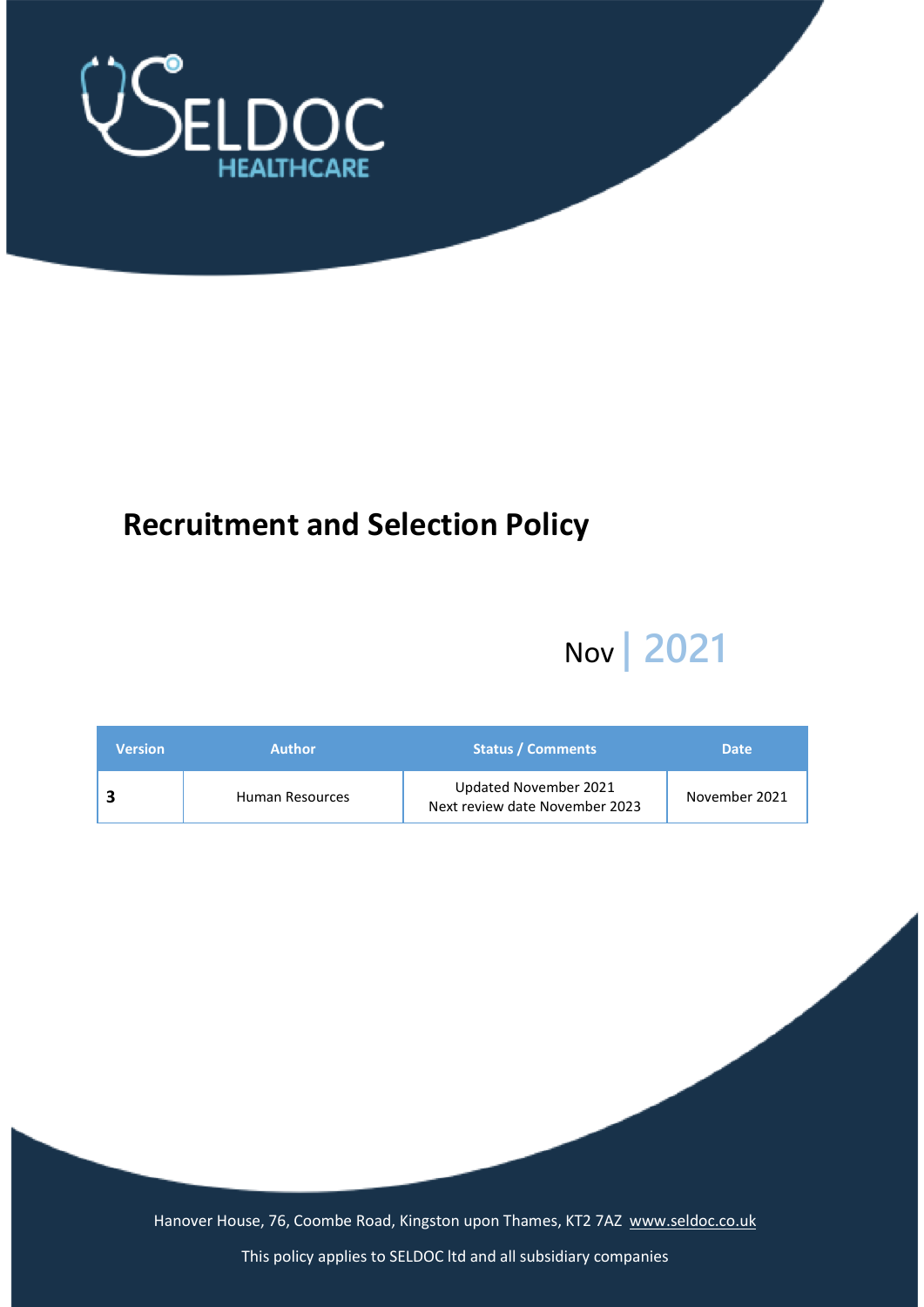#### **Policy Statement**

This policy covers all of the SELDOC Group of Companies – since known as SELDOC or the Company.

Recruitment and Selection is one of the most important management functions and forms the foundation of successfully achieving organisational strategy/mission

The aim of SELDOC is to:

- Promote non-discriminatory recruitment and selection activities
- Facilitate the appointment of the best person for the role based on individual merit
- Help SELDOC to recruit a diverse workforce reflective of the communities we serve
- Ensure recruitment and selection activities are fair, open and cost effective
- Ensure all aspects are legally compliant to protect both the organisation and the individual.

#### **Scope of the Policy**

This Policy applies to all internal and external applicants and potential applicants for vacancies in SELDOC.

#### **Roles and Responsibilities**

The HR team is responsible for keeping the provisions within this policy in line with employment legislation and best practice people management principles.

- Managers and HR Staff are responsible for providing advice and guidance to employees and external applicants on the application of this policy. They are also responsible for bringing any mutually beneficial improvements to this policy to the attention of SELDOC.
- Employees and external applicants are responsible for obtaining information and advice for providing such information and documentation as is necessary.
- The HR team is responsible for the provision of briefings and/or training to recruiting managers on equal opportunities and recruitment.
- The HR team is also responsible for providing recruitment and selection monitoring information to SELDOC Executive and for putting into practice any resulting SELDOC agreed recommendations.
- The HR team is responsible for working with operational teams to ensure all the required legal checks are made before any offers of employment or any staff start any work for SELDOC. This must be strictly adhered to in the interests of both the individual and the organisation.

#### **Principles of the Policy**

All vacant posts which are to be appointed on a substantive basis will be advertised through SELDOC. This may be supported by external advertising, where appropriate, through other media with the approval of the HR team. It is the responsibility of the recruiting manager to determine whether posts should be externally advertised seeking advice from the HR team where necessary. HR are responsible for the management of all recruitment advertising.

In circumstances where a disabled person requires assistance at any stage of the recruitment and selection process, support with the provision of any reasonable adjustments appropriate to their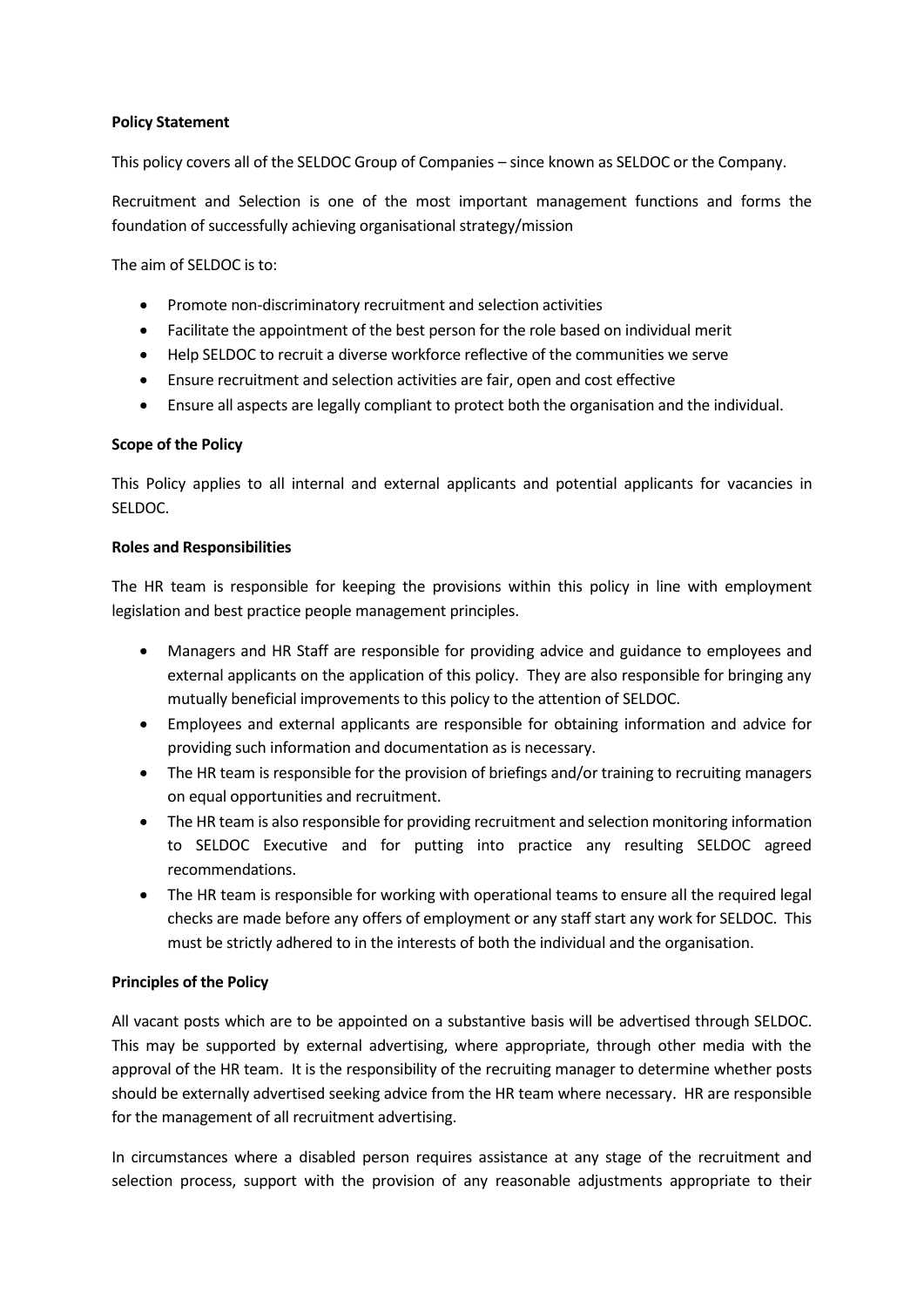particular disability will be provided by the HR team. For instance, in relation to the making of an electronic application, this may include allowing the submission of a paper-based application.

Under the "two tick" disability scheme which SELDOC has adopted, all applicants who indicate they have a disability and meet the essential criteria for a job are guaranteed an interview. Information regarding the scheme is available through the Disability Employment Adviser at Jobcentre Plus.

SELDOC's policy is to work towards ensuring that all those taking part in shortlisting, selection and interviewing have been appropriately briefed or trained in equal opportunities and recruitment. With this in mind, at least one person, at all stages of the recruitment process, should have received such a briefing.

# **Legal Obligations**

Under the Equality Act 2010 it is unlawful to discriminate directly or indirectly on the grounds of age, gender, marital status, sex, sexual orientation, race, religion or belief, disability or, pregnancy or maternity.

Under the Asylum and Immigration Act 1996 it is an offence to employ a person without an entitlement to work in the UK. The Rehabilitation of Offenders Act 1974 provides that if a convicted person completes a specific period without being convicted of further offences the conviction may be regarded as 'spent'. These sentences do not have to be revealed and may not be used as grounds for exclusion from employment. However, in some SELDOC jobs (e.g. those involving work with children and vulnerable adults) are exempt from the provisions of the Act and therefore any applicants applying for posts would be required to disclose any conviction, caution, warning, reprimand, or bind over (See also SELDOC DBS Policy). The organisation has the right to cancel any offer of employment to anyone who has not disclosed any such conviction, warnings, reprimands or bind-overs or documentation or who has misled the organisation by false declaration if it is concerned over any aspect of safety or security for both patients and other employees.

#### **New Vacancies**

The Recruiting Manager has a responsibility before recruiting to ensure whether the post is still required or needed in its present form. It might be appropriate to distribute the workload, or change the duties of the post to meet with current service requirements. It is also their responsibility to ensure it has the appropriate budgetary approval.

Once the recruiting manager has confirmed they need to recruit, they should:

- Ensure the job role specification has been developed detailing the full requirements of the role and this should be endorsed by HR
- Consider what type of contract is required
- Complete a Recruitment Request detailing all information required and get approval for this before sending to HR with the job specification
- Be available to answer any questions HR may have about the Recruitment. Recruitment generally can take between 4-8 weeks depending on the number of vacancies and the specific role. More senior roles take longer and this should be borne in mind in advance of recruiting.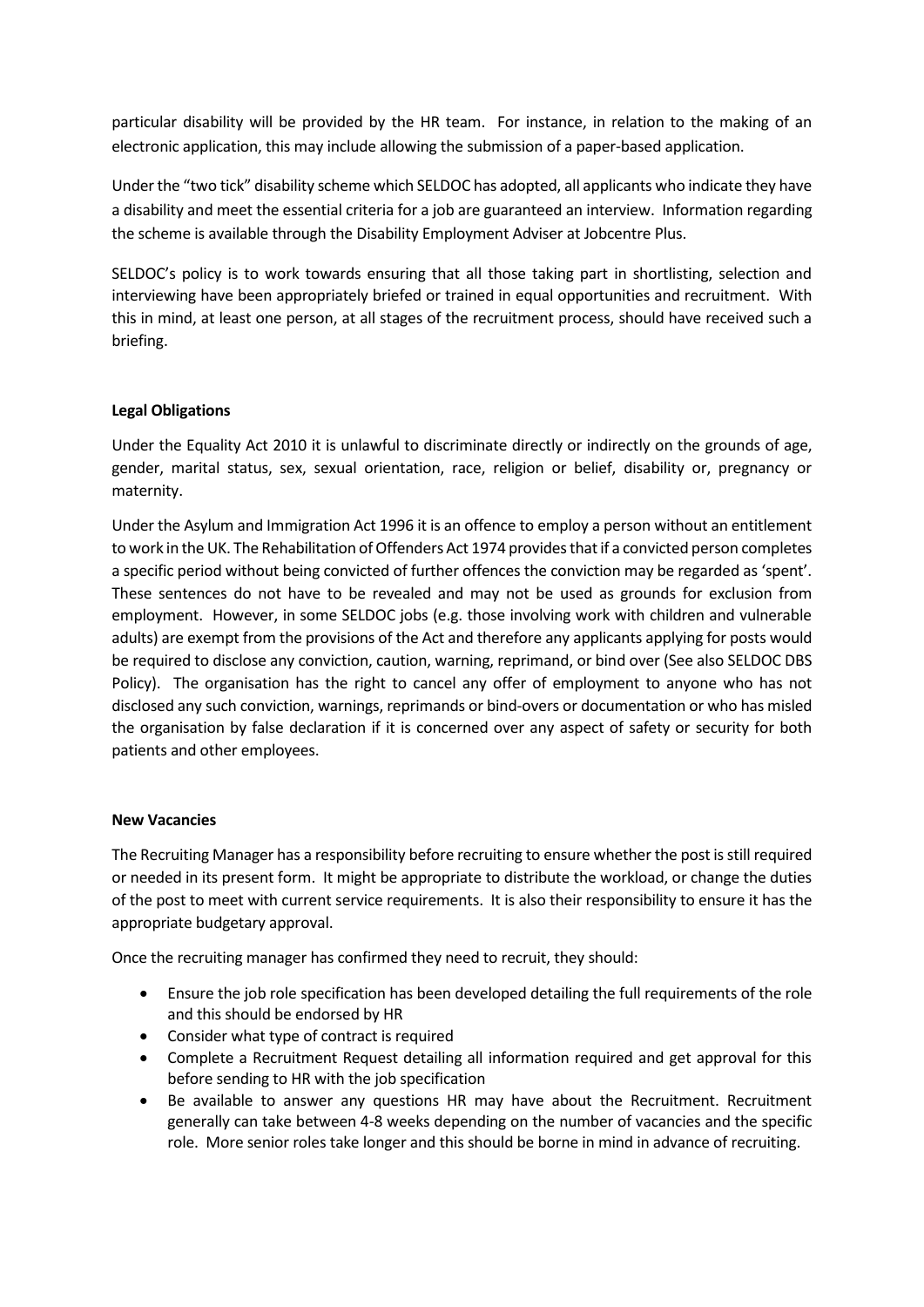HR will ensure:

- The role advert is placed appropriately both internally and externally giving full details and information about the role.
- Choose the right external media, which may include search agencies and they will negotiate preferred suppliers as required.
- They collate and coordinate the sifting of applicants against their agreed criteria and work with managers through the recruitment process. HR will ensure all checks are completed prior to any offers of employment, HR will issue any offers of employment only.
- If at any point during the recruitment process, any issues arise then you should report your concerns to the HR who will review then review your concerns.

#### **Redeployment and Ringfencing**

In cases of restructure or organisational change, SELDOC is committed to minimising compulsory redundancies where this is a possibility. Where practicable, employees at risk will be assisted to secure suitable alternative employment within the Company.

In some situations, ring-fencing of vacancies to a defined applicant(s) may be appropriate, for instance where an existing fixed term contract is expiring. Before making any ring-fencing decisions, managers should seek advice from HR.

#### **Time Limit for meeting Role Specification requirements**

For all role specifications, the application submission date of the advertisement should be considered as the date by which the criteria must be met unless otherwise stipulated. However, where there is a requirement for the post holder to hold a full C1 driving license, the applicant must be in possession of a provisional C1 license on the date they submit their application and obtain a full C1 license at a date specified by SELDOC. This date will always be prior to the commencement of the training programme.

#### **Employment Checks**

All permanent, fixed term, voluntary and casual/bank appointments and consultancy contracts agreed with SELDOC (including those carried out by all external agencies) are subject to the receipt of:

- 2 references minimum which are satisfactory to SELDOC
- Photographic proof of identity (original document to be shown)
- Proof of entitlement to work in the UK
- Evidence of relevant qualifications
- Proof of membership of any professional bodies applicable to the post
- An appropriate driving licence (where applicable) together with details of any endorsements
- DBS checks at the appropriate level
- Completion of a Medical Questionnaire

Other checks may also be required relating to specific positions. For advice and guidance on these HR will state and ensure all requirements are met.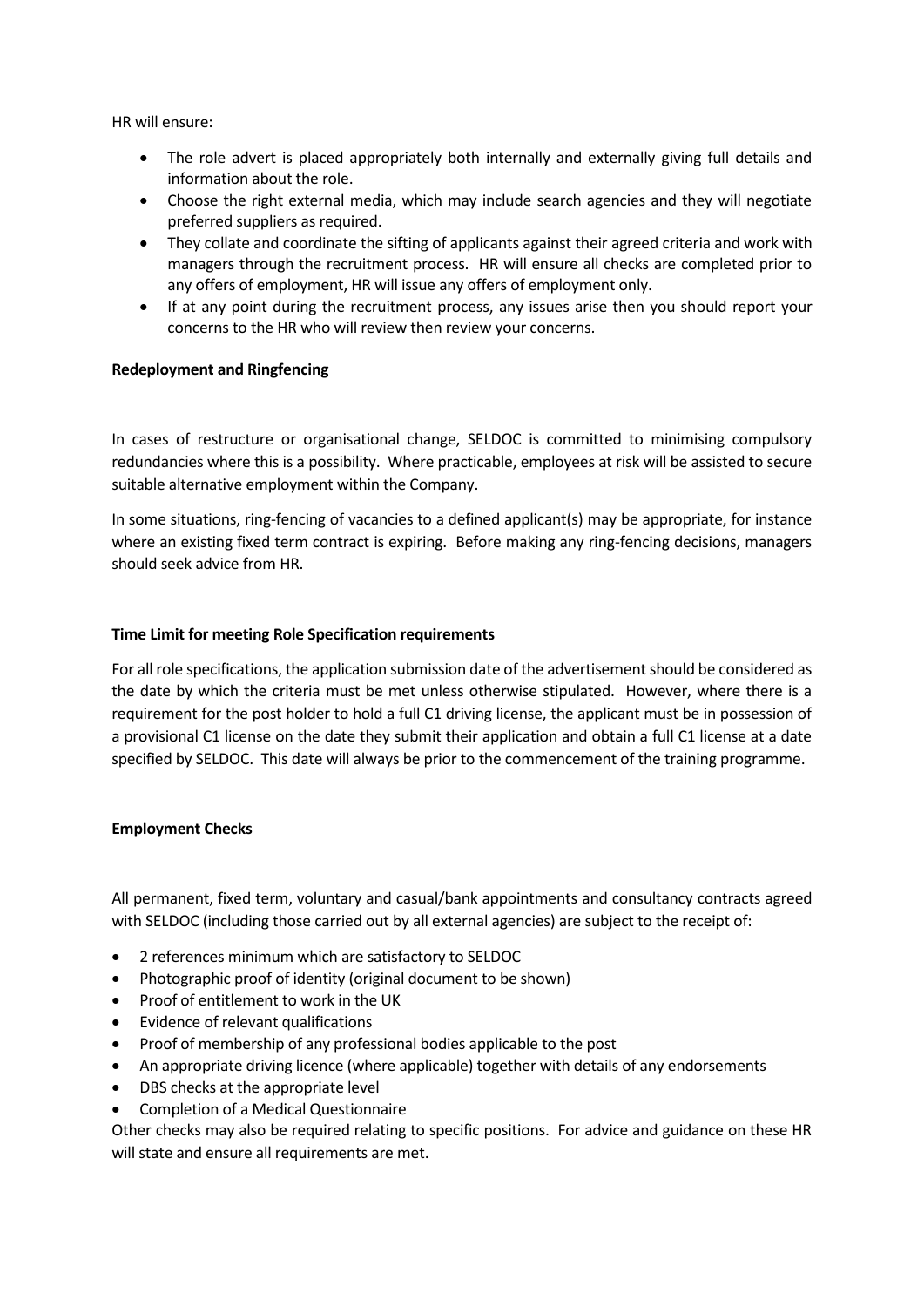If an applicant fails to satisfy the checking requirements, the HR team will advise the recruiting manager, and steps will be taken to withdraw any Offer of Employment or cease their work with SELDOC.

#### **Storage and Retention of Recruitment and Selection information**

Under GDPR regulations all applicants are asked to sign a Privacy Statement Notice about the information collected during the recruitment process. All recruitment documentation will be stored for 6 months unless applicants are successful. For successful applicants the documentation will be moved onto their HR file and stored in accordance with GDPR and Records Management Policy.

## **PERSONAL DEVELOPMENT REVIEW POLICY**

## **Policy Statement**

SELDOC is committed to developing its employees as investing in our people enhances the skills of individual members of staff, thereby improving the quality of care provided.

SELDOC recognises that every employee has a contribution to make towards its overall success. To develop this contribution, SELDOC is committed to a process of reviewing individual's progress, setting objectives, and providing development opportunities. SELDOC also recognises that each employee, as part of their employment contract is entitled to receive a Personal Development Review (PDR) to enable them to develop their knowledge and skills and progress within their pay band.

Staff who are on probation will also have regular performance reviews during their probation period with a final meeting in advance of their probation end date to confirm their appointment in post or extend the probation with a performance improvement plan. Any training and development during this period will be clearly linked to the role and any external training, development will only be approved once the probation period has elapsed unless this has been agreed with HR in writing for a specific reason in advance to allow for equality of opportunity.

#### **Objectives of Personal Development Reviews**

The objectives of SELDOC's Personal Development Review policy are as follows:

- To ensure the employee is clear about their role, responsibilities and accountabilities
- To provide an opportunity to jointly review the employee's past experiences and achievements, by facilitating a constructive discussion between the employee and their line manager
- To jointly review progress made against agreed objectives.
- To jointly agree future work related objectives, clearly linked to the Strategic Business Plans